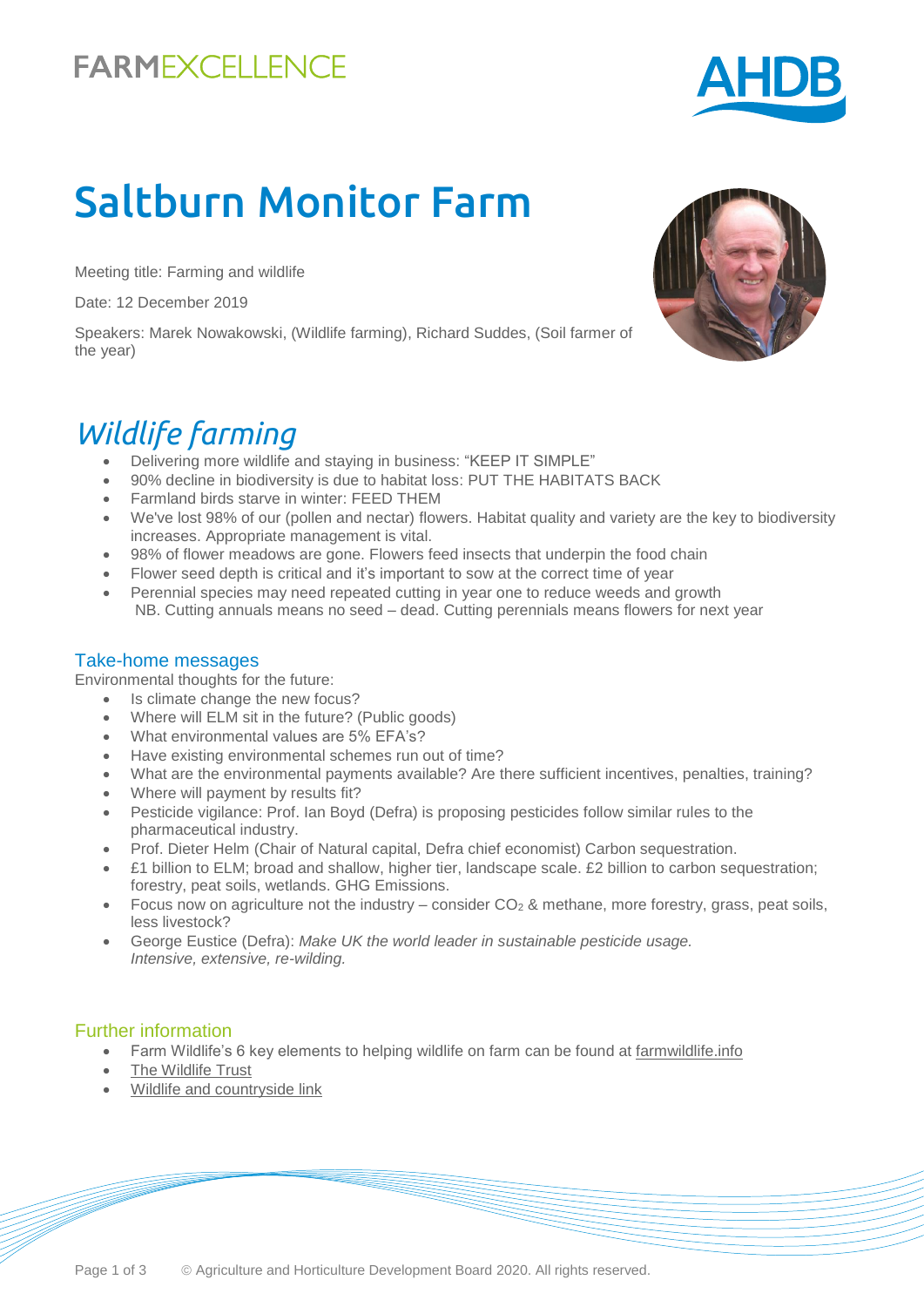# **FARMEXCELLENCE**



### *Conservation agriculture*  Richard Suddes

- 800 acre mixed family farm based in County Durham with 500 acres arable at an altitude of 600–1000 ft
- New poultry unit, 120 pedigree Limousin cows; finish all followers, 95% home-fed produce
- Started no-till in 2009
- 400 acre share farming agreement and a further 400 acres direct drilled

#### Previous establishment practices:

- Glacial till plough, roll, power harrow, combination drill, roll
- Sandy loam plough, roll, combination drill, roll

#### Problems:

- Previous rotation: WW, WW, WB, OSR
- Drill, brome, 2nd wheats
- Glacial till (infiltration rates) incorrect soil chemistry

Soil improvements:

- Straw chopping, muck, gypsum, lime (calcifert)
- Cover crops (limited)

#### Rotations

- Cereal, break, cereal, break
- 95% winter, but be flexible!

Nitrogen rates

| $\bullet$ | Winter wheat    | 120 kg N/ha | 4 way split    |
|-----------|-----------------|-------------|----------------|
|           | • Winter barley | 120 kg N/ha | 4 way split    |
|           | • Winter oats   | 60 kg N/ha  | 1 app: 1st May |
|           | $\bullet$ OSR   | 160 kg N/ha | 3 way split    |

#### **Trials**

- Stale seedbed
- Broadcasting OSR over wheat
- Companion cropping
- Feed foliar applications
- Compost tea
- Sheep grazing wheat

#### Sowing

- Resistant varieties
- High seed rates
- Early sowing dates
- Home-saved seed

#### Soil structure

- Travelling improved
- Poor areas shrinking, headlands out-yielding field middles
- Clean water running out of drains
- No mud on wellies
- Even crop establishment